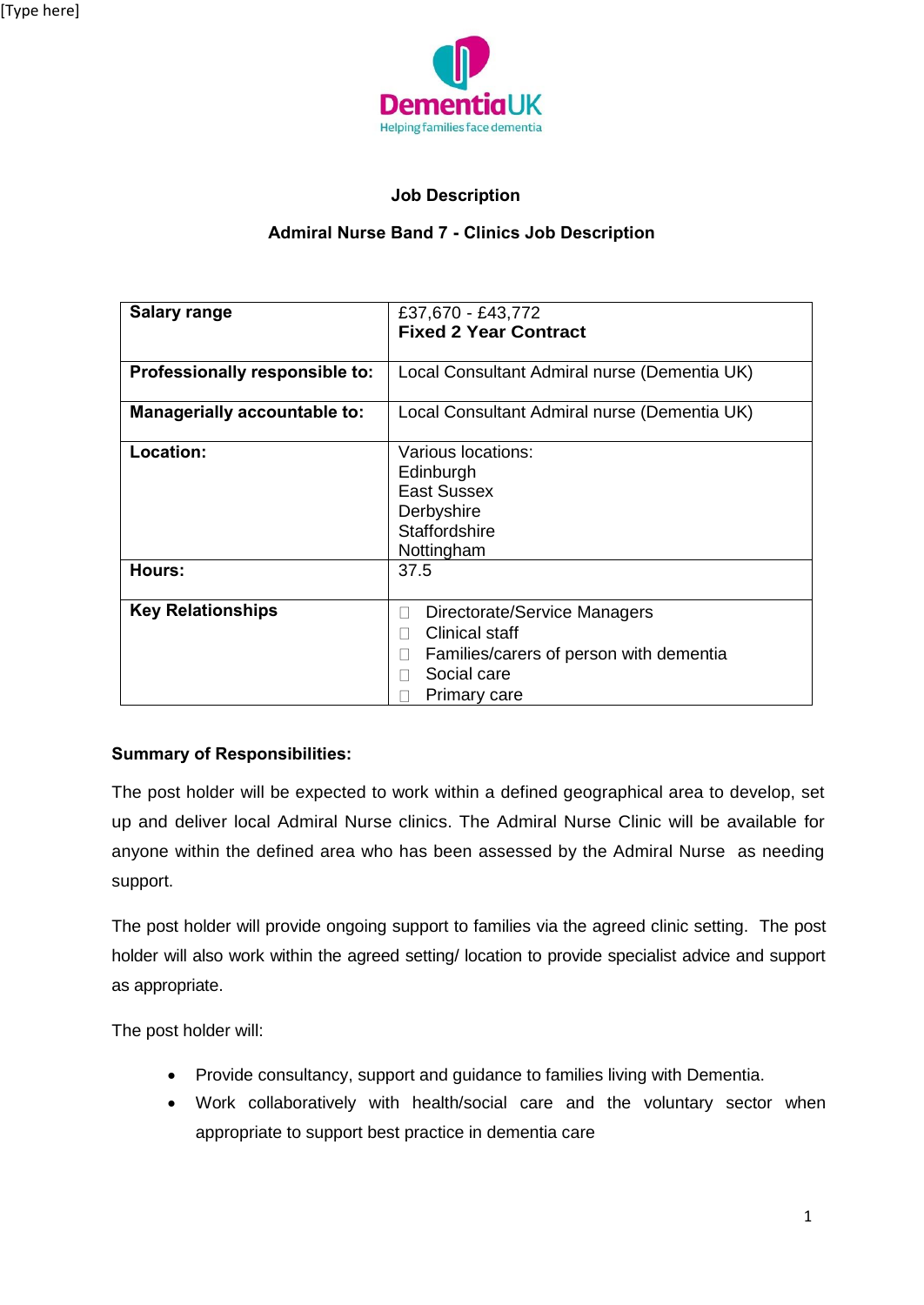

- Promote, implement and evaluate evidence based dementia care and provide leadership in improving the experience of carers/families affected by dementia
- Contribute to and support the delivery of key quality and performance indicators and evidence impact relating to the experience of families.
- Apply the Admiral Nurse Competency framework at an enhanced specialist level including person-centred care, therapeutic skills, and triadic relationships, sharing knowledge, best practice and critical reflective practice.

## **Main Duties & Responsibilities:**

### **Clinical**

- Provide specialist nursing assessment, using the Admiral Nurse Assessment Framework for carers/families affected by dementia. Identify complexities of dementia using advanced communication, negotiation and diplomacy skills.
- Advise on the care of people with dementia and their carers/families with complex care needs from peri-diagnosis to post bereavement support.
- Implement and support the development of Admiral Nurse Clinic service.
- Develop and support person-centred care plans for families who are caring for a person with dementia.
- **•** Deliver relationship and family-centred approaches to care, which meet the physical and mental health needs of people with dementia, carers/families.
- Provide a range of advice on psychosocial interventions and emotional support to promote health and wellbeing for people with dementia and their carers/families.
- Support people with dementia, carers/families and staff and other health and social care professionals to understand and respond to changes in behaviour and relationships.
- Ensure that all legal requirements relating to mental capacity, safeguarding and mental health are considered and adhered to in relation to patient care.
- Act as an advocate for people with dementia and their carers/families to promote their rights and best interests.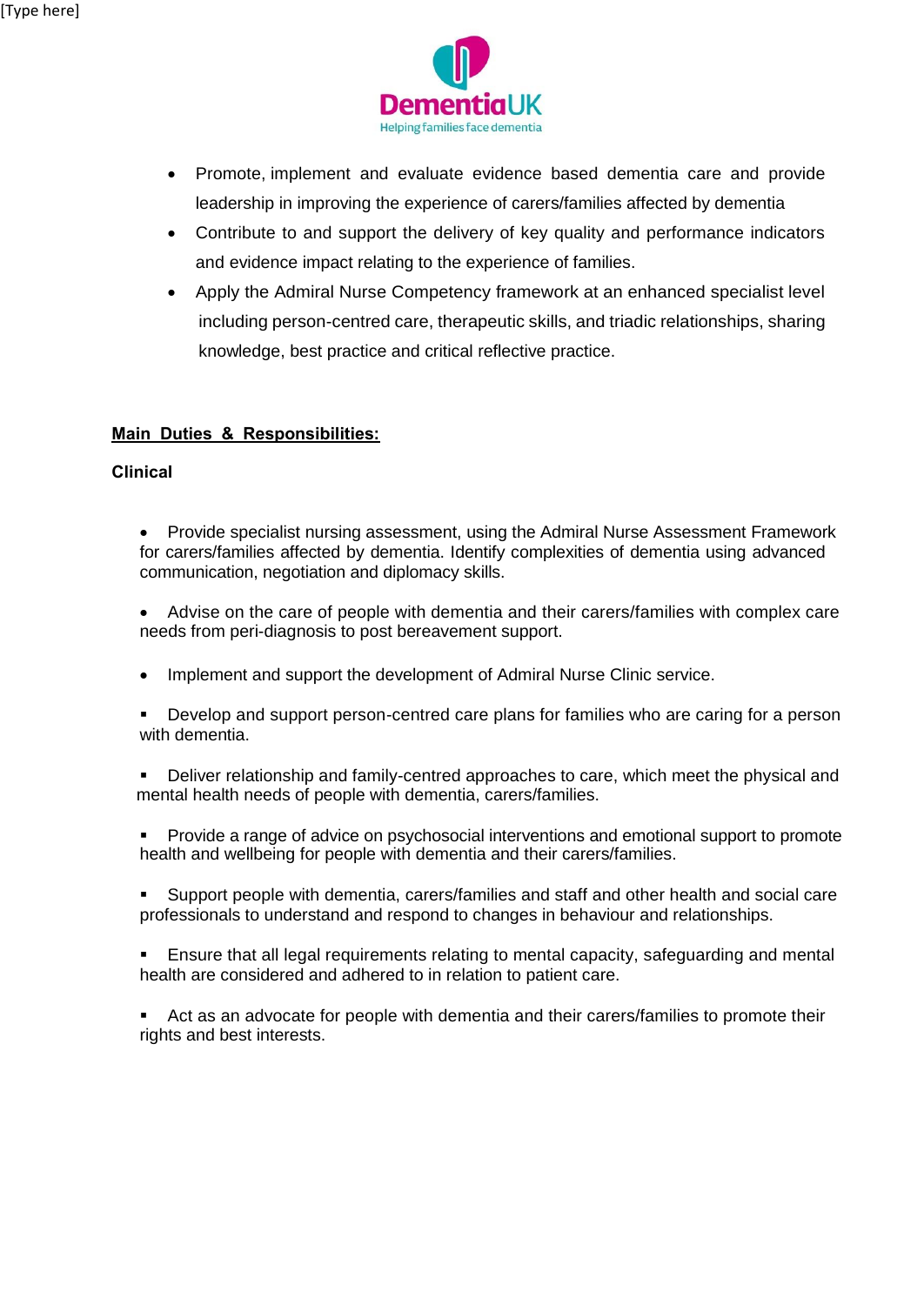

- Participate in case conferences, continuing health care processes and best interest meetings where required and as requested
- Work collaboratively with health, social and voluntary sector services to achieve coordinated and integrated care.
- Provide advice and support on complex care transitions for people with dementia and their carers/families to reduce the frequency of crisis situations.
- Ensure that care is delivered in accordance with relevant local and national guidelines and all relevant Dementia UK policies.
- Recognise the limits of own competency and professional boundaries and make appropriate and timely referrals to other services where required.
- Ensure that clinical records are up to date and maintained and stored appropriately in line with local and national guidance

### **Education and Leadership**

- Participate in and/or lead formal training events promoting best practice in dementia care and disseminating Admiral Nursing work
- Provide clinical leadership and act as a role model to others on the delivery of evidence based practice in dementia care
- Take an active role in the development and delivery of Dementia UK work streams where appropriate.
- Work in partnership with colleagues to provide support and information to families, including advance care planning, best interest decisions and end of life care.
- Work proactively with key local and national stakeholders to develop more integrated care pathways and holistic models of care, through dissemination of specialist skills and knowledge
- Contribute to the development of local policies, procedure and protocols relevant to AN and the health and well-being of people living with dementia and family carers

### **Evaluation and Audit**

 Collect and review quantitative and qualitative data to evaluate and audit the Admiral Nurse Clinic.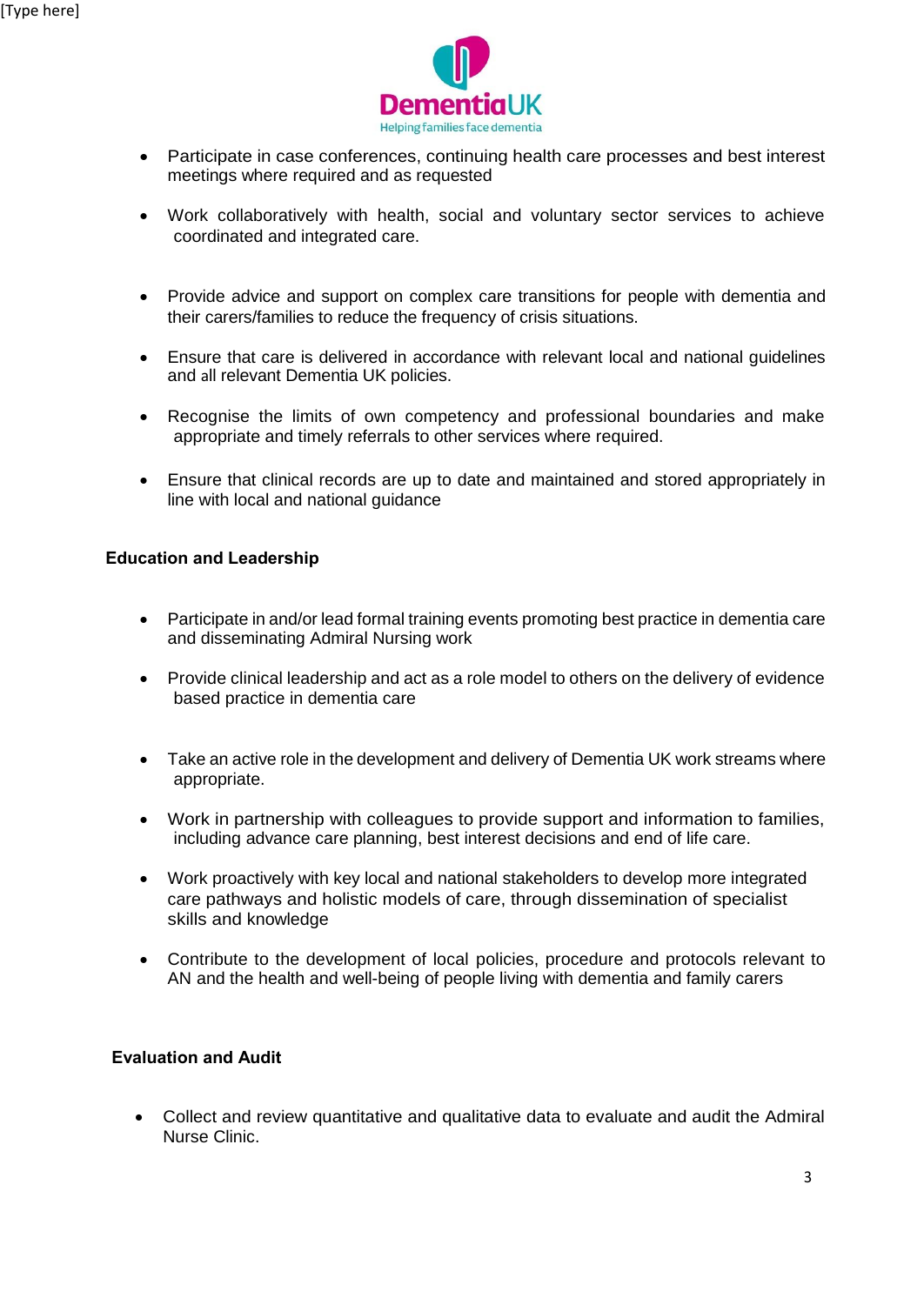

- Interpret and use data to make innovative recommendations for service improvement and development.
- Maintain clinical records using chosen data recording system and provide verbal and written feedback appropriately and as required
- Ensure own data is recorded, relevant, accurate, and complete and captured in a timely manner.
- Be fully aware of and comply with the Data Protection Act (1998) and Caldicott Principles in relation to protecting the confidentiality of patient and service-user information and enabling appropriate information-sharing.

## **Professional**

- Ensure all nursing practice is carried out in accordance with the agreed policies and procedures of Dementia UK and the NMC Code 2015.
- To attend and actively participate in practice development days, clinical supervision, and continuing professional development, including the Admiral Nurse Competency module and the Admiral Nurse Forum, as supported by Dementia UK.
- To develop own competence through use of the Admiral Nurse Competency Framework, portfolio development, and 'Pebble Pad' (e-portfolio)
- To maintain professional registration in line with NMC guidance, including revalidation
- Ensure own (and others) compliance with clinical governance requirements.
- Participate in clinical supervision/mentoring/appraisals when required.
- Maintain up-to-date knowledge of evidence-based recommendations on supporting people with dementia and their carers/families.
- Be aware of current research related to dementia treatments/interventions and support people with dementia/carers/families to get involved in research where appropriate.

#### **Managerial and Administrative role**

- To ensure the recording and investigation of all accidents, complaints, untoward incidents and losses in accordance with Dementia UK policy
- Participate with the local Consultant Admiral Nurse regarding the setting up and management of the clinic.
- Meet with the Consultant Admiral nurse on a regular pre agreed basis and ensure they

are fully aware of progress /concerns / issues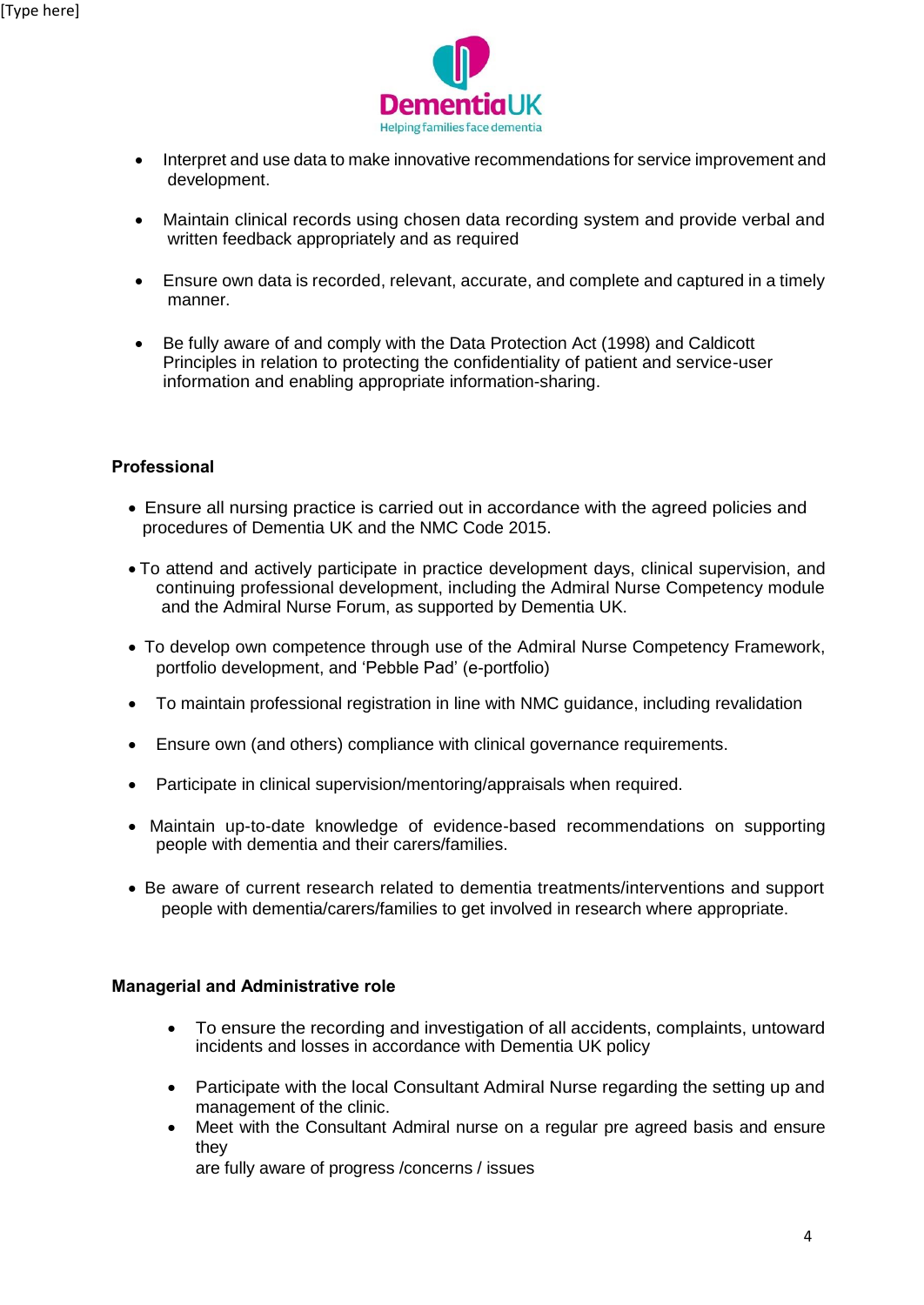

- Annual leave will have to be booked in advance and in good time with the Consultant Admiral nurse.
- To report any sickness and absence to the Consultant Admiral Nurse in a timely manner so that cover for clinics can be arranged.
- Participate in Dementia UK steering groups and develop and maintain positive working relationships with Dementia UK.

### **Other Requirements**

The successful post holder will be employed by Dementia UK and will be required to work within a primary care setting. The Charity reserves the night to require the employee to work at such other host organisation within reasonable commuting distance of the employee's home or usual place of work.

**Please note that this job description serves to provide an illustrative example of the duties and responsibilities the post holder may be expected to undertake during the course of their normal duties. It is not therefore an exhaustive list; the post holder will therefore be required to undertake other responsibilities and duties that are considered to be commensurate with the band.**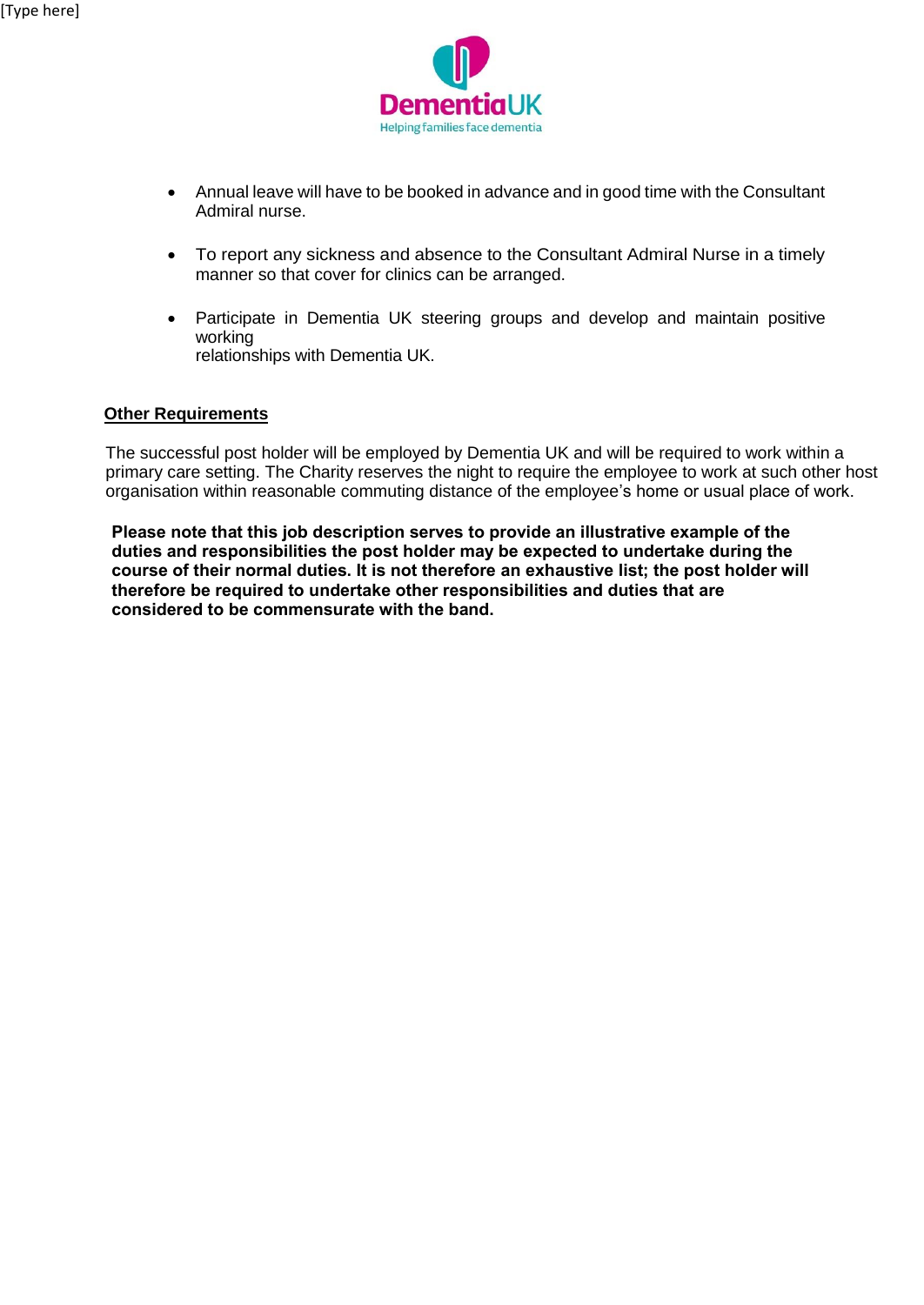

# **Person specification: Admiral Nurse Band 7 Clinics Job Description**

|                                               | <b>Essential</b>                                                                                                                                                                                                                                                                                                                                                                                              | <b>Desirable</b>                                                                                                                                                                                              |
|-----------------------------------------------|---------------------------------------------------------------------------------------------------------------------------------------------------------------------------------------------------------------------------------------------------------------------------------------------------------------------------------------------------------------------------------------------------------------|---------------------------------------------------------------------------------------------------------------------------------------------------------------------------------------------------------------|
| <b>Qualifications</b>                         | <b>Registered Nurse</b>                                                                                                                                                                                                                                                                                                                                                                                       |                                                                                                                                                                                                               |
| <b>Work</b>                                   | (RMN/RNMH/RGN/RNLD)<br>Degree level qualification or equivalent<br>demonstrable clinical experience. Post<br>registration qualification / training in<br>dementia<br>Formal knowledge of dementia/ older<br>people acquired through clinical post-<br>graduate education<br>Willingness to work towards level 7 Admiral<br><b>Nurse Competency Framework Module</b><br>Significant post-registration clinical | Additional nursing<br>qualification.<br>Masters level<br>qualification in dementia<br>/ older people's care<br><b>Mentorship Qualification</b><br>Relevant teaching<br>qualification<br>Experience of working |
| <b>Experience &amp;</b><br><b>Attainments</b> | experience of working with people with<br>dementia and their carers/supporters in                                                                                                                                                                                                                                                                                                                             | with a primary care<br>setting.                                                                                                                                                                               |
|                                               | different settings, including community<br>Experience of working with groups and<br>individuals in a variety of roles and settings                                                                                                                                                                                                                                                                            | Experience of recent<br>involvement in practice/<br>service development.                                                                                                                                      |
|                                               | Demonstrated experience of working as an<br>autonomous practitioner<br>Experience of audit/ evaluating clinical                                                                                                                                                                                                                                                                                               | Experience of working<br>with patients/ clients to<br>develop practice                                                                                                                                        |
|                                               | practice<br>Experience report writing                                                                                                                                                                                                                                                                                                                                                                         | Experience of palliative<br>care and long term<br>conditions                                                                                                                                                  |
| <b>Skills and</b><br>Knowledge                | Ability to incorporate and demonstrate all of<br>the 6 Admiral Nurse competencies: person-<br>centred care, therapeutic skills, triadic<br>relationship, sharing knowledge, best<br>practice, critical reflective practice.                                                                                                                                                                                   | Knowledge of research<br>methods and<br>methodologies.                                                                                                                                                        |
|                                               | Ability to use a range of therapeutic skills                                                                                                                                                                                                                                                                                                                                                                  | Understanding of<br>competency frameworks                                                                                                                                                                     |
|                                               | Effective role-modelling<br>Collaborative and multi-agency working<br>Good facilitation skills                                                                                                                                                                                                                                                                                                                | Experience of supporting<br>systematic practice<br>development/ quality<br>improvement                                                                                                                        |
|                                               | Acting as a decision maker and advocate                                                                                                                                                                                                                                                                                                                                                                       |                                                                                                                                                                                                               |
|                                               | Good organisational skills                                                                                                                                                                                                                                                                                                                                                                                    |                                                                                                                                                                                                               |